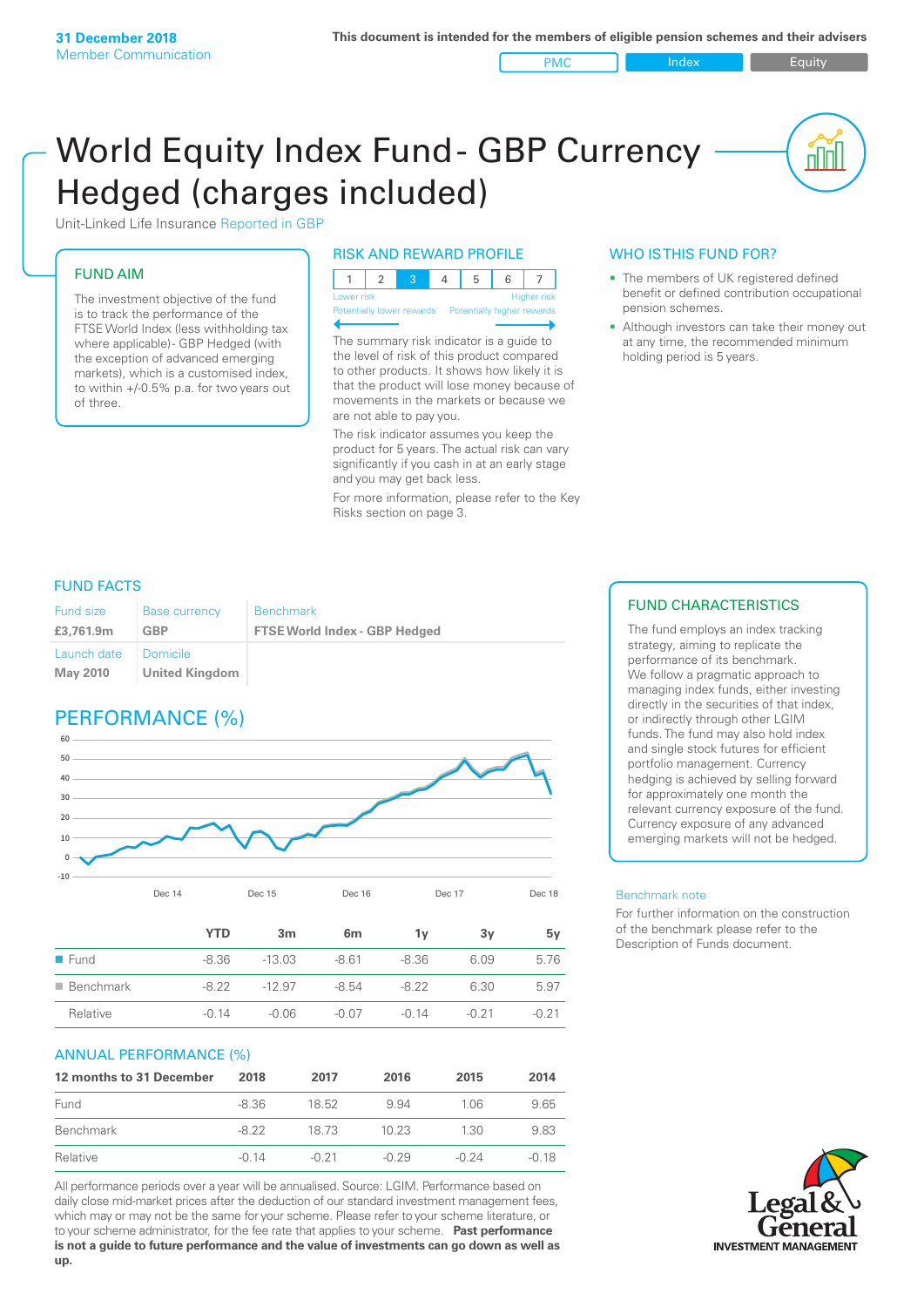Unit-Linked Life Insurance Reported in GBP

## PORTFOLIO BREAKDOWN

All data source LGIM unless otherwise stated. Totals may not sum due to rounding. In order to minimise transaction costs, the Fund will not always own all the assets that constitute the index and on occasion it will own assets that are not in the index.



## SECTOR (%)

| $\blacksquare$ Financials  | 21.1 |
|----------------------------|------|
| ■ Technology               | 14.7 |
| $\blacksquare$ Industrials | 12.8 |
| $\blacksquare$ Health Care | 12.0 |
| ■ Consumer Services        | 11.5 |
| ■ Consumer Goods           | 11.4 |
| $\Box$ Oil & Gas           | 5.9  |
| ■ Basic Materials          | 4.5  |
| $\blacksquare$ Utilities   | 3.3  |
| $\Box$ Other               | 3.0  |
|                            |      |



| $\blacksquare$ Large | 95.7 |
|----------------------|------|
| $\blacksquare$ Mid   | 3.9  |
| $\blacksquare$ Small | 0.0  |
| $\blacksquare$ Micro | 0.0  |
| Cash and Equivalents | N 4  |

■ Top 10 holdings 12.2% Rest of portfolio 87.8% No. of holdings in fund 2,690 No. of holdings in index 2,602

| Microsoft Corp                 | 20             |
|--------------------------------|----------------|
| Apple Inc                      | 2.0            |
| Alphabet                       | 16             |
| Amazon Com                     | 16             |
| Berkshire Hathaway             | 1 <sub>0</sub> |
| Johnson & Johnson              | O 9            |
| JPMorgan Chase & Co            | 0.8            |
| Facebook                       | 08             |
| <b>Exxon Mobil Corporation</b> | 0 S            |
| Pfizer                         | () /           |
|                                |                |

## COUNTRY (%)

|   | <b>United States</b> | 56.8 |  |
|---|----------------------|------|--|
|   | Japan                | 8.7  |  |
| 4 | United Kingdom       | 6.0  |  |
|   | France               | 3.4  |  |
|   | Canada               | 2.9  |  |
|   | Germany              | 2.9  |  |
|   | Switzerland          | 2.8  |  |
|   | Australia            | 2.4  |  |
|   | Korea                | 1.7  |  |
|   | Other                | 12.4 |  |
|   |                      |      |  |



The Index Fund Management team comprises 25 fund managers, supported by two analysts. Management oversight is provided by the Global Head of Index Funds. The team has average industry experience of 15 years, of which seven years has been at LGIM, and is focused on achieving the equally important objectives of close tracking and maximising returns.